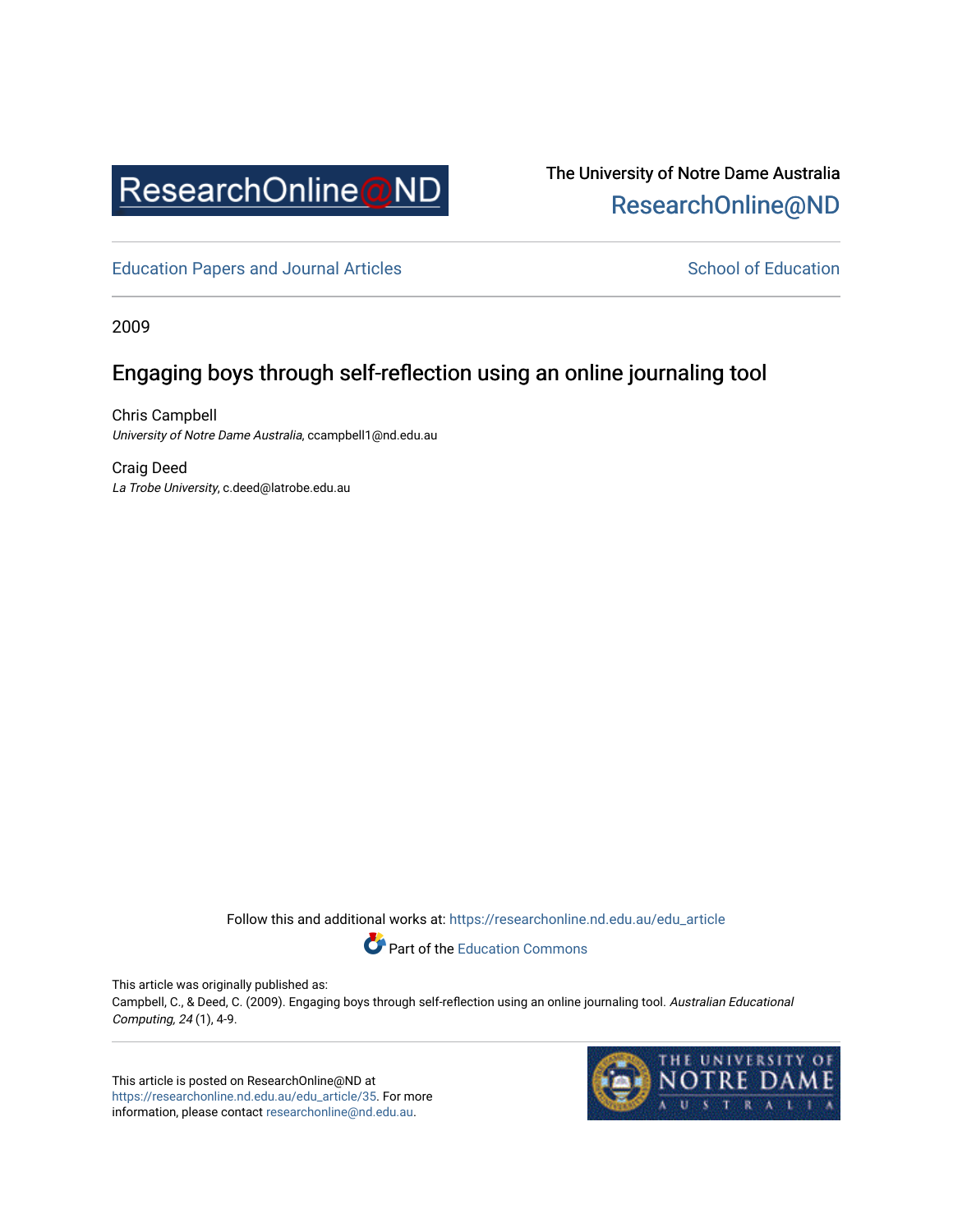# Engaging boys through self reflection using an online journaling tool

Dr Chris Campbell Lecturer in ICT Education School of Education, Sydney University of Notre Dame Australia PO Box 944 Broadway NSW 2007 Australia Tel: +61 3 5444 7322 Fax: +61 3 5444 7800 Email: chris.campbell@latrobe.edu.au

Dr Craig Deed Senior Lecturer in Education Faculty of Education, Bendigo La Trobe University PO Box 199 Bendigo VIC 3552 Australia Tel: +61 3 5444 7305 Fax: +61 3 5444 7800 Email: c.deed@latrobe.edu.au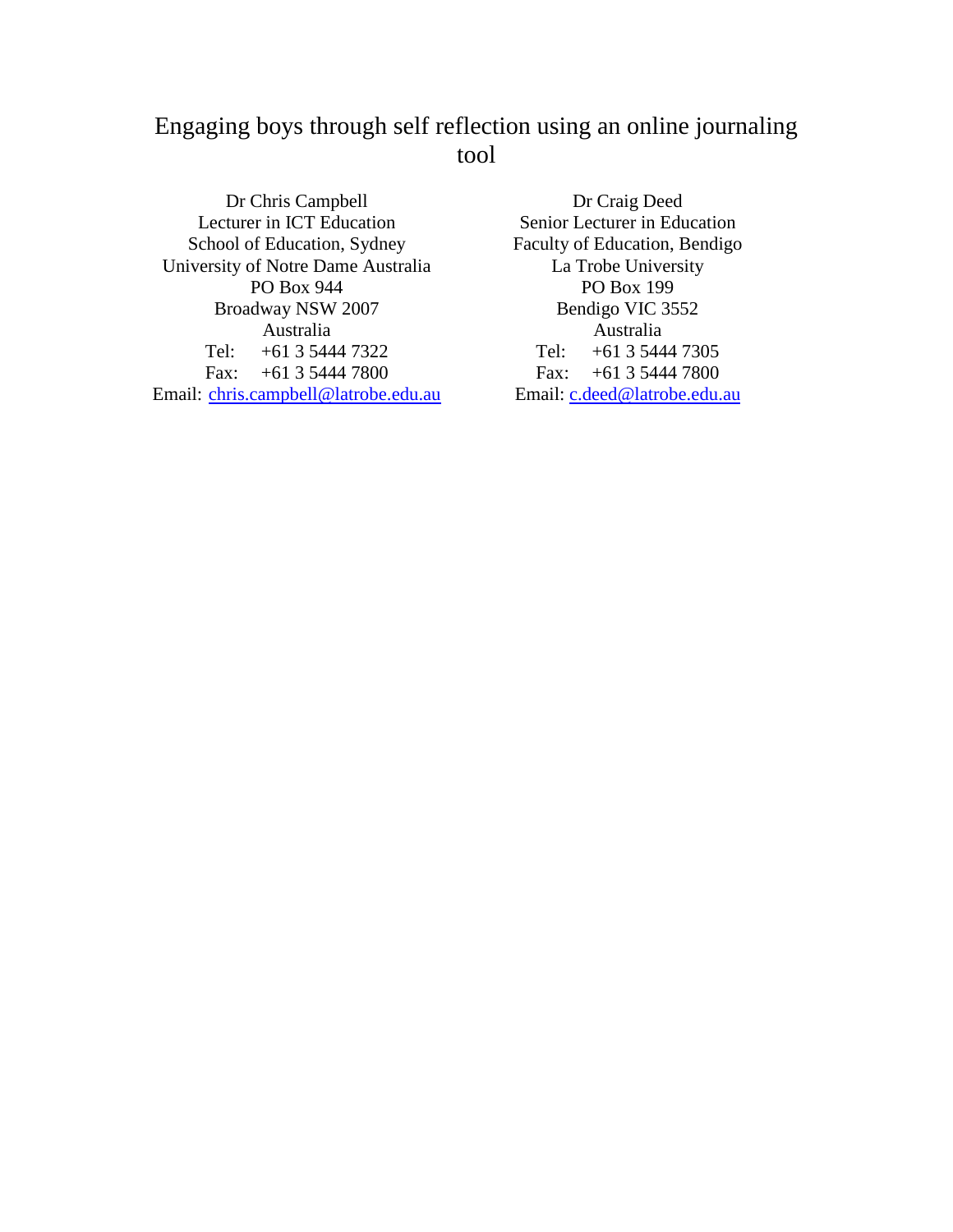## Engaging boys through self reflection using an online journaling tool

### **ABSTRACT**

The study reported here investigated whether Year 6 boys were engaged through the use of an online journaling tool. This journaling tool allowed the students to self reflect on their behaviour and affective reaction in an online environment. Case study methodology was used with twelve boys from a regional primary school in Victoria, during the one school term of ten weeks. This online journaling website allowed the boys to log in securely, set goals, reflect on their goals as well as keep a reflective journal measuring their cognitive, affective and behavioural engagement. The results suggest that the online journaling tool does prompt self reflection by the students. Online journaling was also shown to provide a means to engage students.

#### **INTRODUCTION**

This paper reports on a case study of how a purposefully constructed online journaling space was used to engage Year 6 boys with the concept of self-reflection. The study used a specifically developed tool which was created in 2006. It was then given the title of Assistive eXtra Learning Environment (AXLE) with the original version of AXLE detailed in Campbell and Deed (2007). AXLE has been previously used to examine disengaged boys' views about learning (See Deed & Campbell, 2007).

The central question examined is whether the male students were engaged by the online journaling aspects of AXLE. In this study, engagement refers to the boys' affective and behavioural response to the requirements to be self-reflective while using AXLE.

AXLE is an online recording and journaling space developed by the authors and designed to be engaging for boys in Year 6 as well as functional in order to collect data relating to the study. Unique aspects of the design include the use of images rather than text; the capacity for each student to individualise their journal using images, colours and clothing for the AXLE avatar; a goal-setting and monitoring cycle; screens to record the boys' affective, behavioural and cognitive engagement with specific tasks; and allowance for the students to upload work samples. Each student's journal was password protected with only students being able to edit their own journaling space. The researchers could also see journal entries but they were kept private from teachers unless the students shared them specifically with the teacher. AXLE was designed to be an interesting space for the young adolescent male students as well as allow the students to set goals and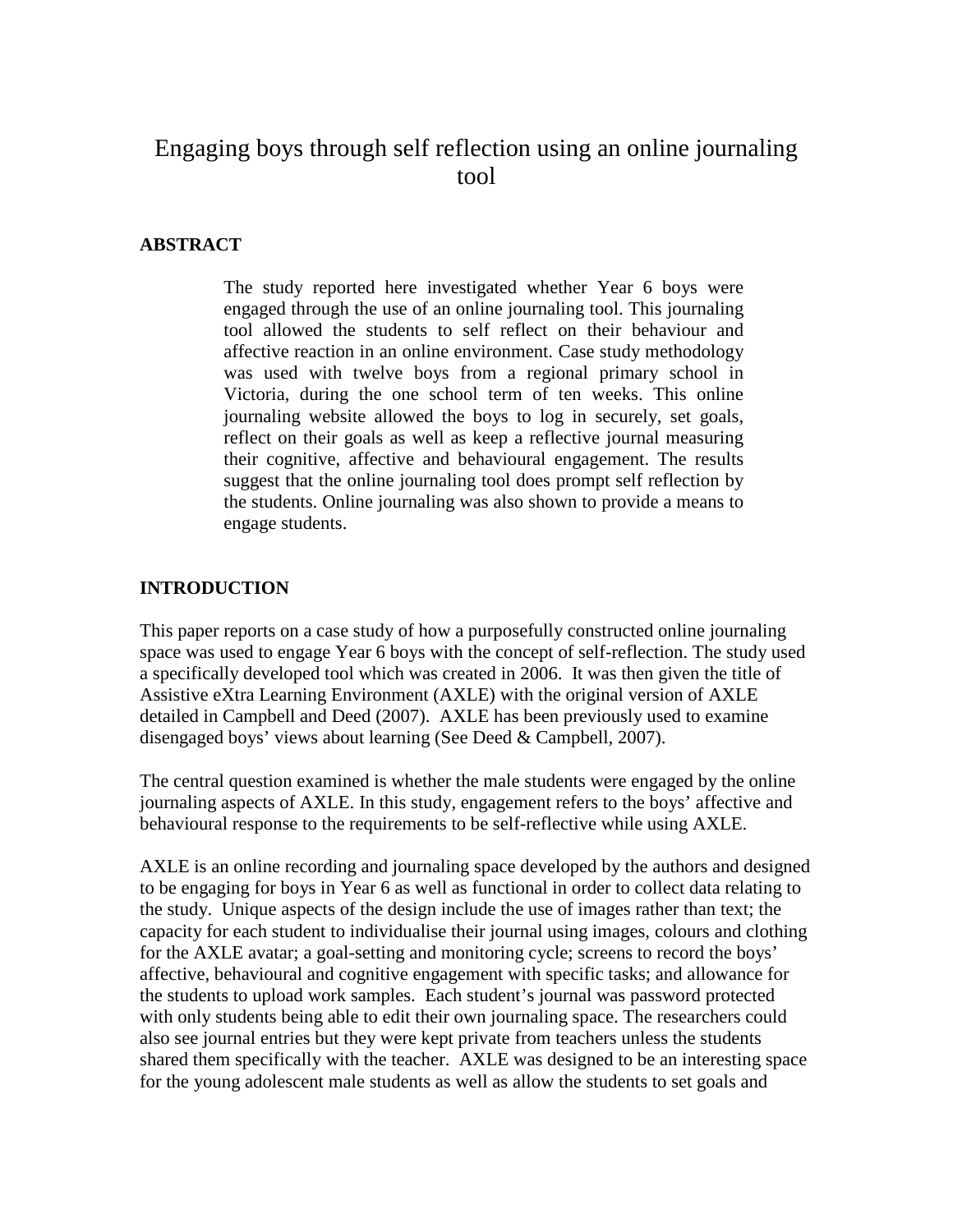reflect on how they can achieve those goals in an imaginative, non-threatening and jargon-free environment.

Student participants were required to reflect on specific activities conducted in the classroom. It is important to note that the term 'reflection' had negative connotations for these students. It was an abstract idea that the students initially perceived as irrelevant to their school life. Reflection had become another task they had to do for the teacher. Thus, the students were not explicitly told that they were reflecting, rather they were asked to report on their experiences by completing a series of questions. The online journal focused on the students' perceptions of their affective, behavioural and cognitive engagement of their most recent classroom experience. It also provided an opportunity for the students to set goals and reflect on this goal weekly through the use of a question cycle that went for a period of four weeks prior to being repeated. It is acknowledged that this was a somewhat artificial goal-setting process. Rather than seeking to involve the boys in a process of goal related reflection, the process emphasised regularised thinking about how the boys classroom behaviour could be examined with reference to prior thoughts about possible improvements. In setting weekly questions it was hoped that the boys would start to see links between their goals and classroom behaviour. This was thought to be a basis for further in-class work by the teacher.

#### **Self Reflection**

Jonassen, Howland, Marra, and Crismond (2008) suggest that self reflection can be defined:

> by reflecting on the puzzling experience, learners integrate their new experiences with their prior knowledge about the world, or they establish goals for what they need to learn in order to make sense out of what they observe (p. 3).

Zimmerman (2002) states there are two main processes in self reflection. The first one is self evaluation and it "refers to comparisons of self-observed performances against some standard, such as ones prior performance" (Zimmerman, 2002, p. 68), someone else's performance or even an absolute standard. The second phase "involves feelings of self satisfaction and positive affect regarding one's performance" (Zimmerman, 2002, p. 68). Zimmerman goes on to state that motivation is enhanced with increases of self satisfaction. In short in this study, self reflection meant thinking about one's own behaviour and then being able to modify it accordingly.

Self reflection is an important part of metacognition and self-regulated learning. These are influential concepts within contemporary education. However, it is also acknowledged that self reflection is a difficult idea to implement within a classroom without teacher scaffolding or prompting. Without such prompting the students may perceive self reflection as just another task to be completed for the teacher. The authors believe that self reflection is an integral part of learning, and is to be completed by the students, informed by monitoring their own academic progress and achievement. Thus the importance of this study is that it presents one way of involving students in reflection without the need for direct teacher approval. This also presents some disadvantages, as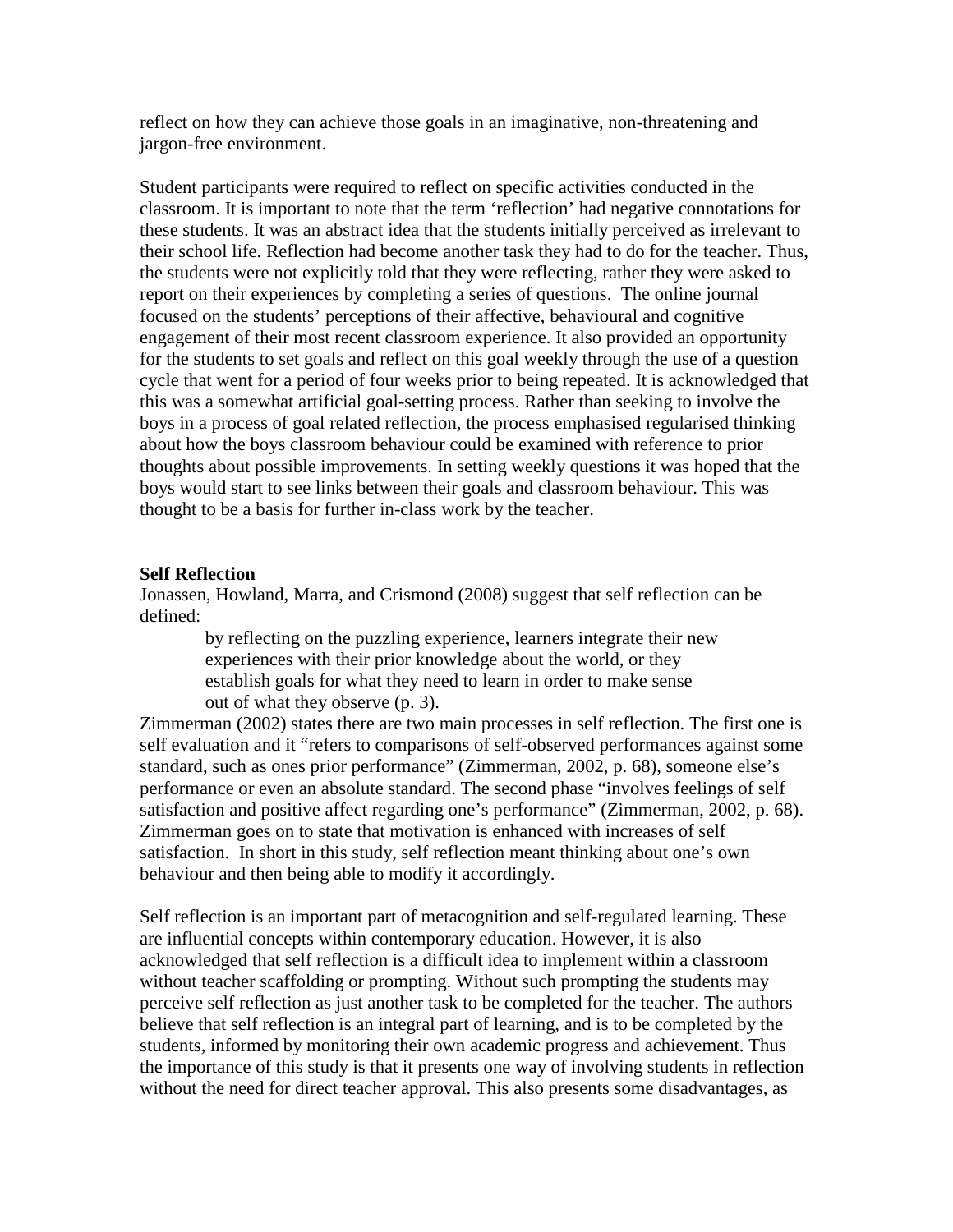co-regulation of learning, where the teacher and student work together to develop goals, monitor and adapt learning behaviour, is increasingly seen as important. This limitation needs to be considered when examining the implications of using AXLE.

### **Student Journaling**

The reported project used an atypical method of data collection by utilising a specifically created online resource (online journaling using goal setting and responding to questions about behavioural, affective and cognitive engagement) that allowed students to immediately react to a classroom event and then consider their learning behaviour. The researchers note that the Internet can be an interactive, dynamic and a democratic medium for learning (Khan, 1997) as well as engaging for students to use (Jonassen, et al., 1997).

It is has been suggested by Guzzetti and Gamboa (2005) that online journaling is an under researched area, although a substantial body of literature exists for blogs and wikis. Guzzetti and Gamboa (2005) chose to conduct research using online journaling because digital literacy can be a means of making social connections. Phipps (2005) suggests online journaling is underused in the classroom even though it has many educational advantages.

There is one commercial product in particular that is available to help students reflect on their learning. This product, called Journal Zone, allows students to keep a journal, while others can make comments in a response section (Maeers, Warkentin, & Skillen, 2003). It is reported that "Journal Zone can be used as a knowledge building tool for all learning" (Maeers, et al., 2003, p. 4) while Phipps (2005, p. 65) suggests that "ejournaling is ideal for reflective learning activities in traditional classrooms". This suggests that AXLE would be seen as a relevant and usable journaling tool likely to compliment learning tasks where students have to make and then consider the appropriateness of choices about their learning within the classroom.

Researchers report that online journaling and more specifically using blogs is popular among students in the middle years and that it is motivational for students to use (Read  $\&$ Fisher, 2006). The benefits of this type of writing is that it is motivating and engaging for the students (Read & Fisher, 2006).

### **Goal Setting**

Once students are able to have positive thoughts about themselves and their abilities they can be taught how to set both realistic and achievable goals (Szente, 2007). Goal setting is crucial to success and as schools spend very little time teaching students to focus it really should be introduced (Rader, 2005). Goal setting processes are integral to having effective student learning (Gillespie, 2002). It has been suggested by Ames (1992) that students should be oriented towards mastery goals where the focus is on effort, not ability.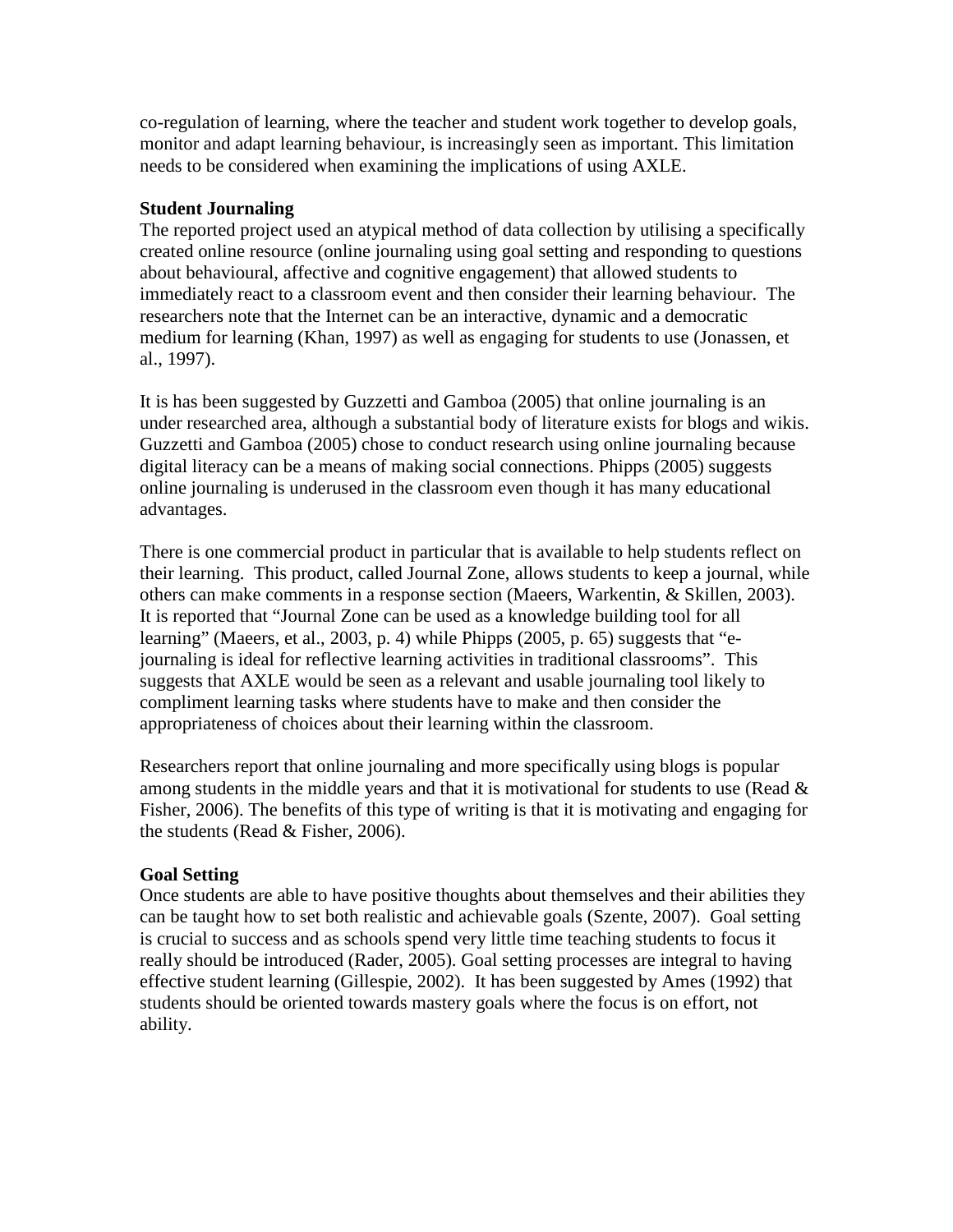Goal setting was introduced in AXLE to direct and focus student reflection. We did not want students generally reflecting on their day at school, but on their behaviour in relation to a focused goal.

### **Student Engagement**

There is national and international interest in re-engaging boys in education (Department of Education Science and Training, 2003). Interventions such as new pedagogies, middle years' innovations, and curriculum policy redesign (e.g. Victorian Essential Learning Standards) all provide an environment where students are exposed to alternative approaches designed to engage learners. This project is of particular significance as it addresses a need to provide teachers with efficient interventions to enable students to imagine and reconceptualise their learning behaviours. AXLE provides one such intervention as it may allow students to reconceptualise their learning behaviours through the use of the journal section, but also through the use of goal setting.

The indicators for educational disengagement which formed the basis of AXLE have been based on the work of Fredricks, Blumenfeld, and Paris (2004) who mapped the multiple definitions of the concept of engagement. The indicators used were: behavioural (following rules, adhering to school 'norms' and involvement in learning); emotional (motivation for learning, sense of belonging) and cognitive (sense of control over learning; use of learning strategies, adoption of a strategic approach to learning). These were the indicators which were used when the students logged into AXLE to complete a journal.

### **DEVELOPMENT OF THE PROJECT/METHODOLOGY**

Within a qualitative methodology framework, a case study approach was used for this research. Twelve Year 6 boys participated in this study. These students were drawn from the only Year 6 class at a regional primary school. The female students in the class were also working on self reflection and goal setting, although in a written format. The researchers were invited to the school due to local perception that the boys were largely disengaged with school participation. Thus the study was only focused on the male students in the class.

The overarching research question informing this research was whether male students were engaged by the online journaling tool and if they were able to be self reflective while using this tool throughout the school term.

The data collection period for this study was in 2007 with the results described in full in this paper. Briefly, it was found that using AXLE as a tool for journaling enabled regular and focused student self reflection. However, it should be noted that this study is limited due to the small number of boys involved. Each of the student participants were interviewed twice, once at the beginning of the study and once at the end. The interviews were electronically recorded and transcribed. The data was then coded and analysed for emerging themes.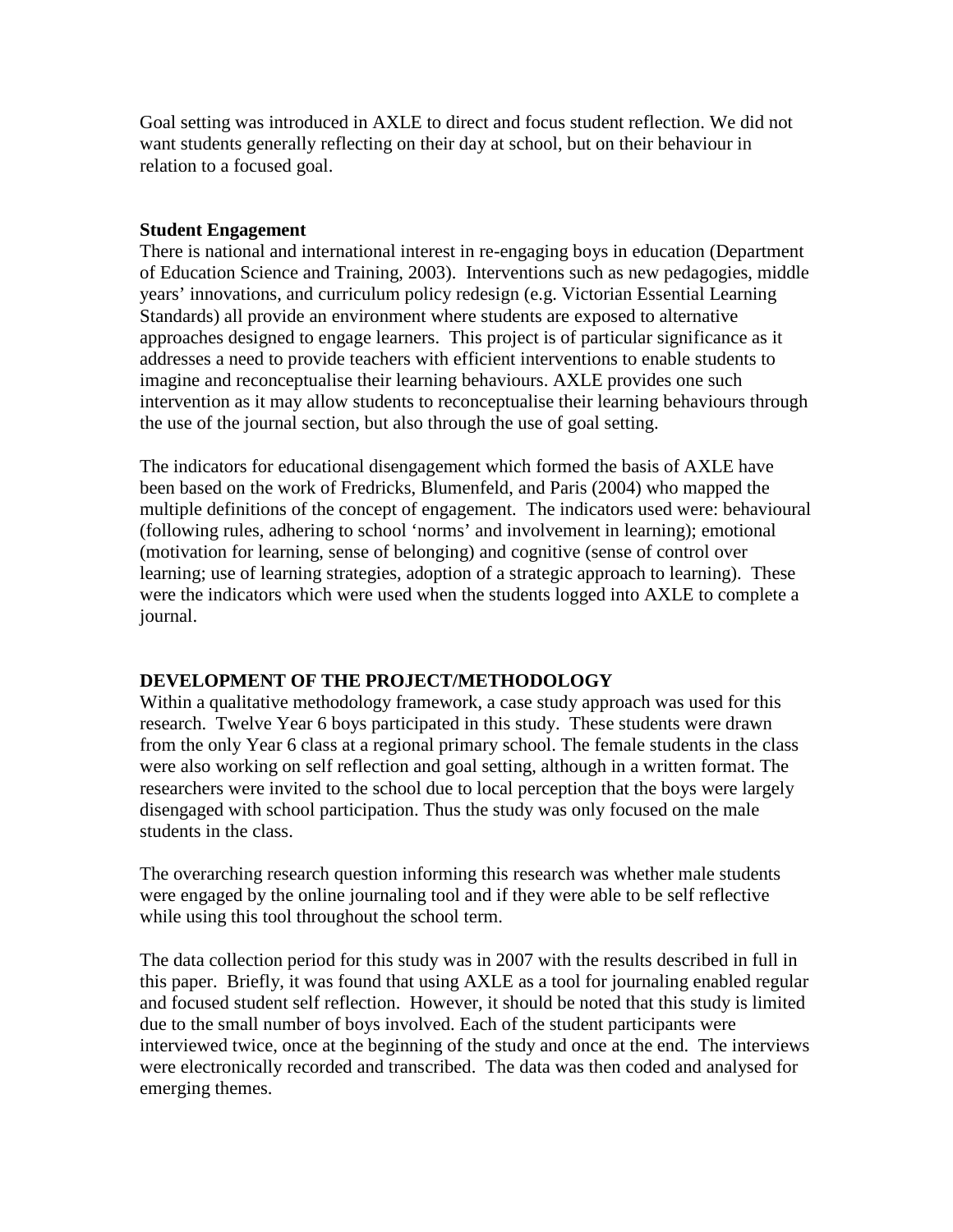The development of this online journaling tool began with the creation of an avatar, which became known as AXLE. The website was designed to be interactive and engaging for the students with AXLE 'talking' and introducing the website navigation to the students when they initially logged on. AXLE 'explains' to the students they can change how he dresses by checking the arrows and they can change the background at any time they wish. Each time the students log in they can change AXLE's clothes, hairstyle and what he is holding, which includes a skateboard, guitar, basketball and football. On the left hand side of the AXLE screen the students have several choices they can make. These include creating a journal, looking at previous entries, entering the goal setting section, or the fun stuff, dressing AXLE or changing the background screen. These are shown in Figure 1.



**Figure 1: The initial log in screen on the online journal.** 

The students were also able to change the background image. These backgrounds included a plain white area, football field, guitar guy, space, circus tent, a dragon, and basketball hoops. These backgrounds were designed after discussion with the boys regarding their local interests. They were meant to be engaging for boys, while the white background was for any students not wanting a 'busy' area.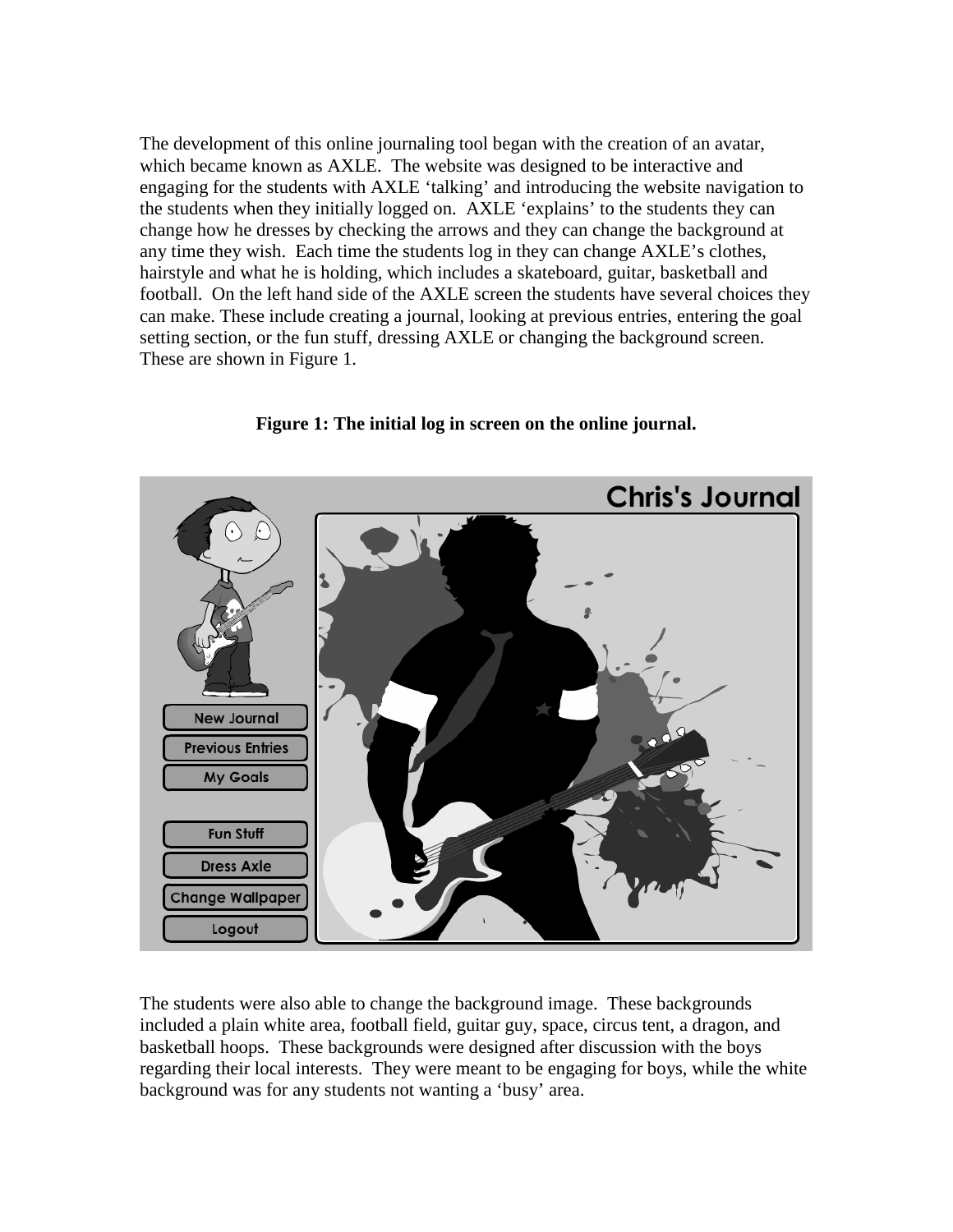After logging onto the website the students complete a journal entry by checking one to five on a series of statements pertaining to their behavioural and cognitive engagement. Figure 2 shows an example of the affective screen where the students can check a face to describe how they are feeling. When the face is checked it is highlighted by a circle around the image. As many faces can be checked as the student wishes. This design feature of AXLE was to reduce the amount of text that the male students would have to navigate.



#### **Figure 2: One of the screens from the online journal.**

Journal Entry

After the development of the website it was placed on the Internet with password access required by the students and researchers to enter. Another further restricted website allowed the researchers to access each student's journal entry and to view the work sample. Neither the teacher nor other students were able to access a student's journal entries, thus creating a private space for the students to record their thoughts.

The students were also able to upload a work sample in the form of an online text reflection, a .jpg file or .wav audio file. These files, along with the coded journal entries were then saved on a server for access by the researchers. The students were interviewed twice with regard to their goal setting, uploaded work samples, if any, and journal reflection.

As part of the online recording space there was a separate section where the students involved in the study could record a goal. This was a further development from this research in previous years (See Campbell & Deed, 2007) as it was determined that a goal setting section for AXLE would further develop student self reflection. The students participated in an in-class goal setting activity with the students then recording their goal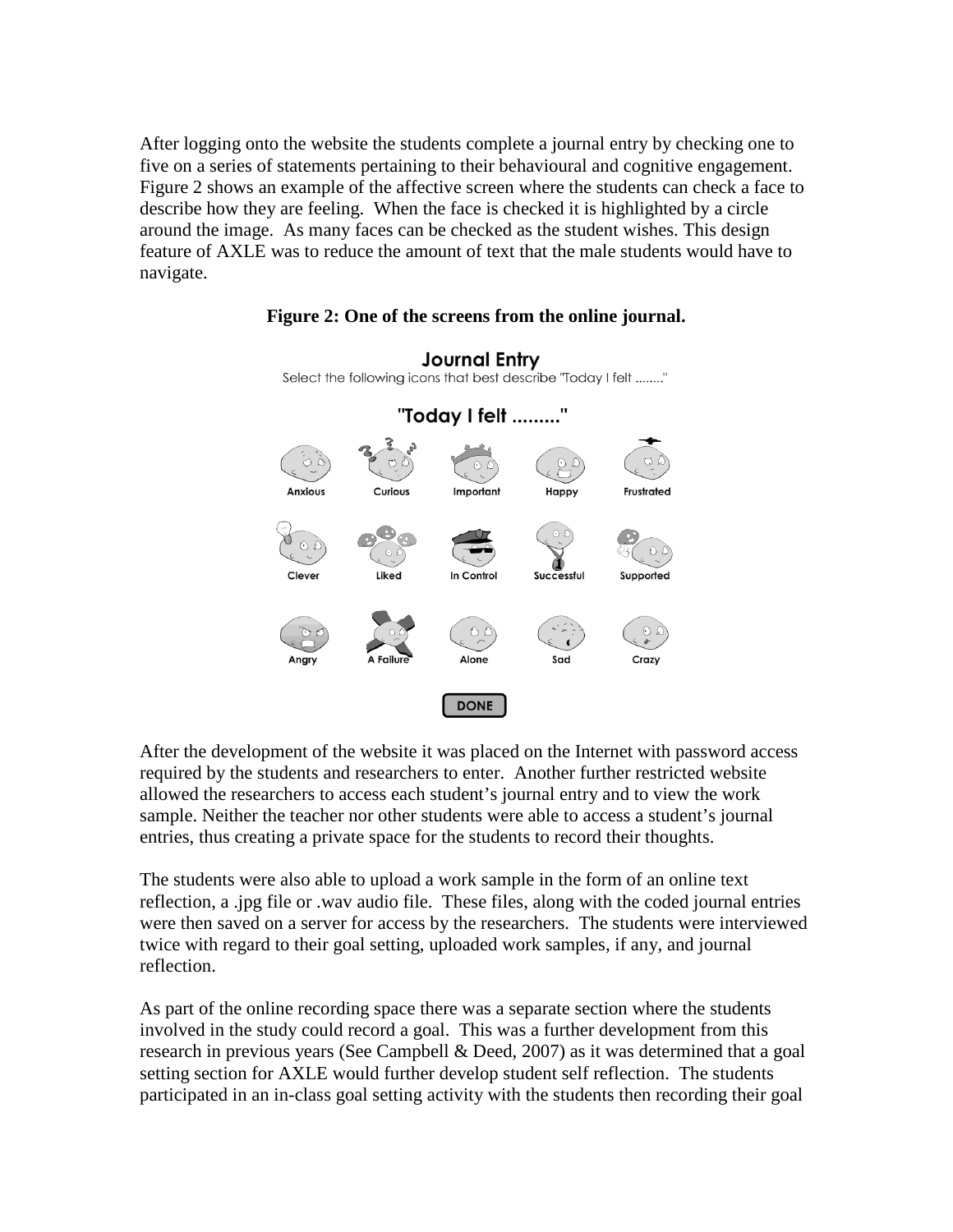within the AXLE environment. The goal setting section used a series of question cycles. The students then had the opportunity to go through a question cycle relating to their goal each week, thus allowing the students to reflect on their goal as shown in Table 1. Each cycle was for four weeks with the cycle being repeated once during the school term.

| <b>Condition</b>                          | Week 1                                                                   | Weeks 2/3                                                                             | Week 4                                                                            |
|-------------------------------------------|--------------------------------------------------------------------------|---------------------------------------------------------------------------------------|-----------------------------------------------------------------------------------|
| Time                                      | What will help<br>$\bullet$<br>you to achieve<br>this learning<br>goal?  | How are you<br>$\bullet$<br>trying to achieve<br>your learning<br>goal?               | How do you<br>$\bullet$<br>know if you<br>have achieved<br>your learning<br>goal? |
| Frequency<br>2 or more visits<br>per week | Why is it<br>$\bullet$<br>important to<br>achieve this<br>learning goal? | How will you<br>$\bullet$<br>know when you<br>have achieved<br>your learning<br>goal? | What other<br>$\bullet$<br>learning goal<br>could you set?                        |

### **Table 1: AXLE's goal setting cycle.**

This table shows that students may only have answered one question per week, or three questions in total over the four weeks. However, if they visited AXLE more than once during a week they would receive a supplementary related question.

The students were informed by the classroom teacher that the learning goal had to be expressed as a learning behaviour. The class teacher was given a list of learning behaviours that could be translated as learning goals. This way the class teacher was able to record for evidence of engaged behaviours shown in class from the students.

One of the limitations of this study is the small group size. In the future a larger sample size would allow this research to be more generaliseable. Another limitation is that the teacher does not have access to the student records in AXLE. This means that the teacher cannot comment on the student comments in AXLE, but can still gauge the impact on classroom behaviour.

### **RESULTS**

The data collection has resulted in several themes emerging through student use of AXLE. These are that using AXLE:

- Was perceived by the male students as engaging and fun.
- Allowed students to be reminded of their goal.
- Provided students with prompts for focused self reflection.
- Encouraged students to integrate ICT in the classroom as a tool to assist in their class work.

### **AXLE is Engaging and Fun**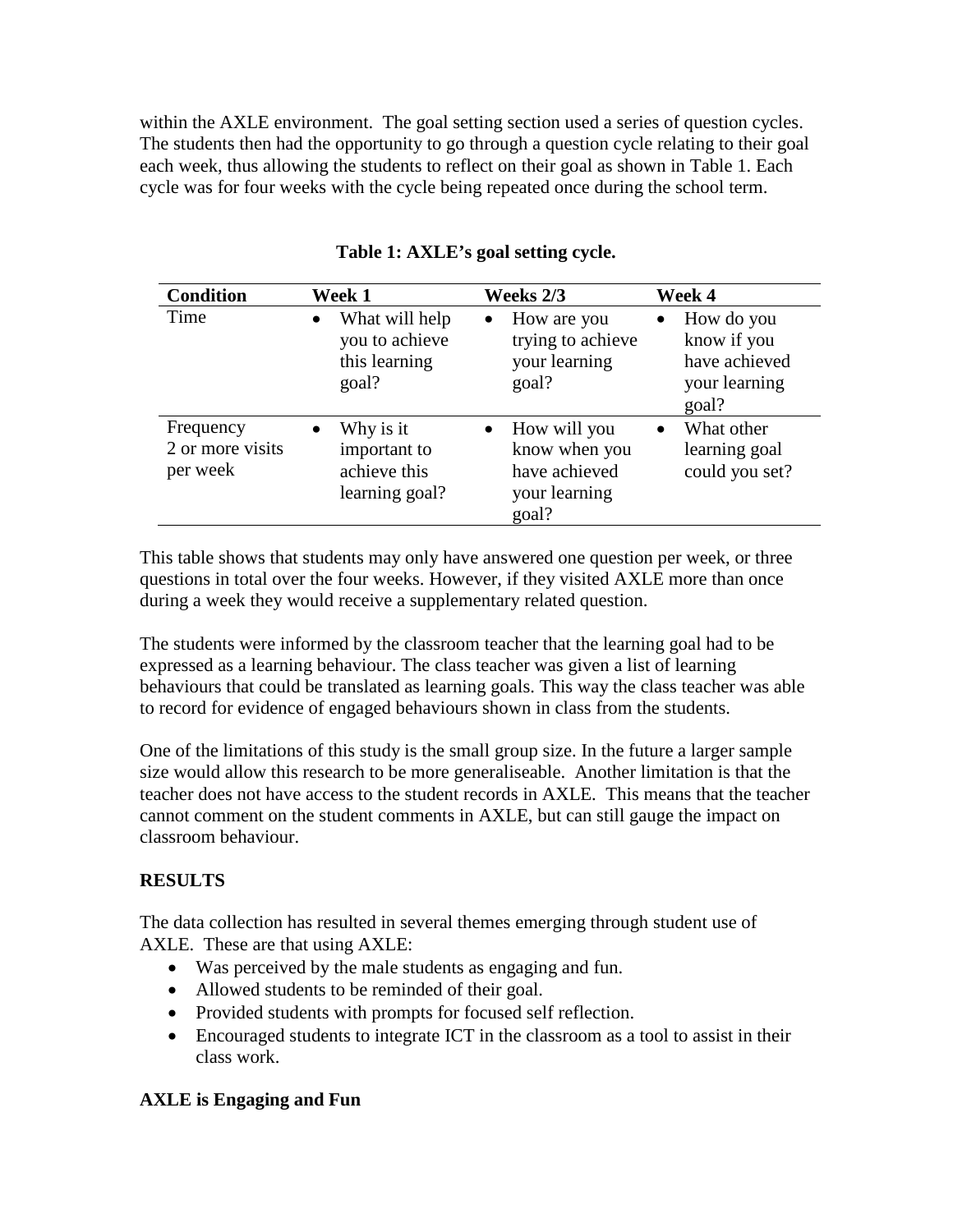The students all reported enjoying using AXLE. They often reported saying they thought AXLE was fun to use. One student liked AXLE "because you can do your own thing and you don't have anyone to tell you what to do".

Torey is an illustrative example of how the participants used AXLE. Torey's stated goal was to "stop getting sent to the principal's office". The prompts on AXLE and Torey's responses are shown below.

Why is it important to achieve this goal? "Because now when I talk a lot it gets me into trouble".

How do you know if you have achieved your goal? "Not sitting with people that I talk to a lot".

What other goal could you set? "I don't know".

Why is it important to achieve this goal? "Because it's annoying [sic] for the Principal and I'm missing out on my own learning and it is boring just sitting there doing nothing".

This may initially appear to be a simple set of responses. However, this also demonstrates the potential of AXLE. Torey has clearly identified a personal behavioural goal in response to his experience of sitting outside the Principal's office. Self-reflection is not, in this instance, directly about cognition but about the immediate concern of classroom behaviour. This is powerful because these are Torey's own ideas without involvement of peers or teachers.

Perhaps students are unlikely to be involved in a discussion about learning goals if they regard such conversations as uninteresting or irrelevant or if they are feeling intimidated. AXLE provides an interesting platform that can be used as a basis for discussions about the abstract notion of learning. This suggests that AXLE provided an entry point for engagement with discussion about learning. Conversely this has implications for the teacher. The questions this raises are whether students see their learning behaviour are a personal responsibility or if they are willing to allow the teacher to co-regulate their dayto-day classroom activity.

### **Students Were Reminded of their Goal**

Students thought that logging in regularly assisted them in remembering their goal. This is because they were able to have contact with their goals through the use of AXLE. One student, Josh said "I guess I go on it every so often and it just reminds me that I have to do it". Another student thought AXLE made him think about his learning and his goal. He stated:

Because you hop on all of the time and you remember all the stuff, the goals and you say I remember this goal and you go and do it. (Brandon)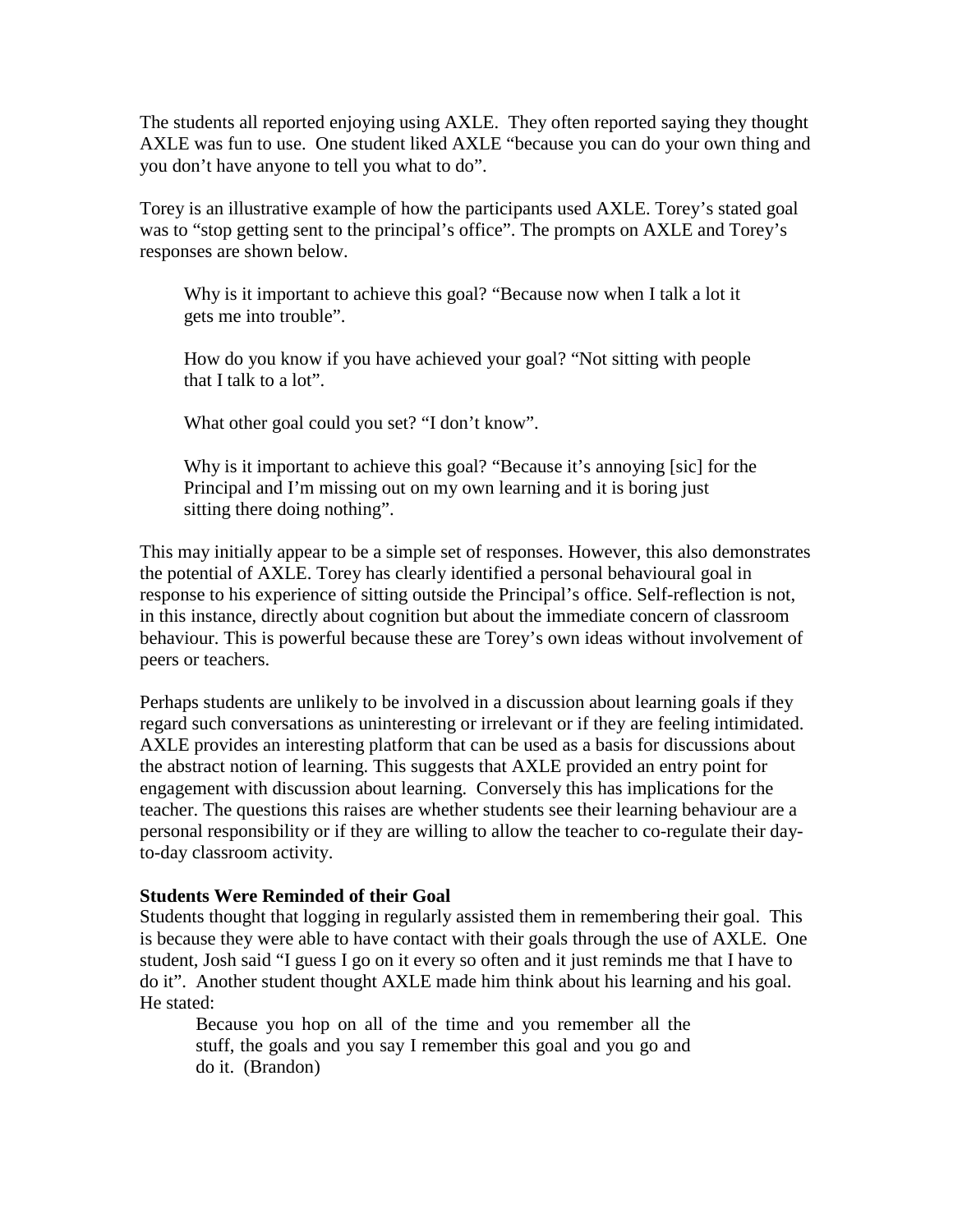This suggests that for this student using AXLE allowed him to be reminded by his goal and then continue to work towards it.

Another student stated:

I was finding it hard to remember everything we had to do so when I've done it I had a better understanding of it and because I just wrote it all down. (Darcy)

One student commented that using AXLE assisted him more than if he wrote his goals in a book. This student stated:

If you set goals in the book you don't really go over them but every time you get on AXLE you jump into your files and it helps you remember it. (Jake)

Another student stated that last year he had to write down four goals. When asked how he went with the goals the student commented he didn't achieve them. This student went on to say he believed that AXLE helped him achieve his goal due to his interest and being reminded when logging in.

The students' comments are evidence that AXLE helps to remind students, in a nonteacher directed way, of the goals that they have set. The questions are presented to the students in an environment that is frequented by students. Thus, students feel that the questions are personalised and being asked in a non-threatening or non-intrusive manner.

Again the implications concern the role of the teacher. It seems somewhat simplistic to say that being reminded of a goal can help you achieve that goal. Yet clearly the use of the online environment was appealing because the boys were reminded of their goal when they logged in and this created an ongoing awareness of the purpose of self reflection. Whether this resulted in changes to student behaviour was not a part of this research, although this is an important reason to continue studying the effects of online journaling.

### **Students had the Opportunity to Self Reflect**

By using AXLE students were able to self reflect both on their goal and on their cognitive, behavioural and emotional engagement at school. A student stated that using AXLE:

Makes you think about how good I have become today and what I have learnt and stuff what that thing. (Jayden)

One student would log into AXLE each week and look at his goal. When he was interviewed he stated he had achieved his goal and it was because he went into AXLE regularly. When asked for clarification, the student said he could 'rethink' his goal, thus allowing for self reflection of his goal and class work and behaviour.

Self reflection is a complex task, and students like Jayden usually find this a difficult and abstract task. However, AXLE provides an environment where the students were able to have a personal space to think about their learning. While it is not suggested that all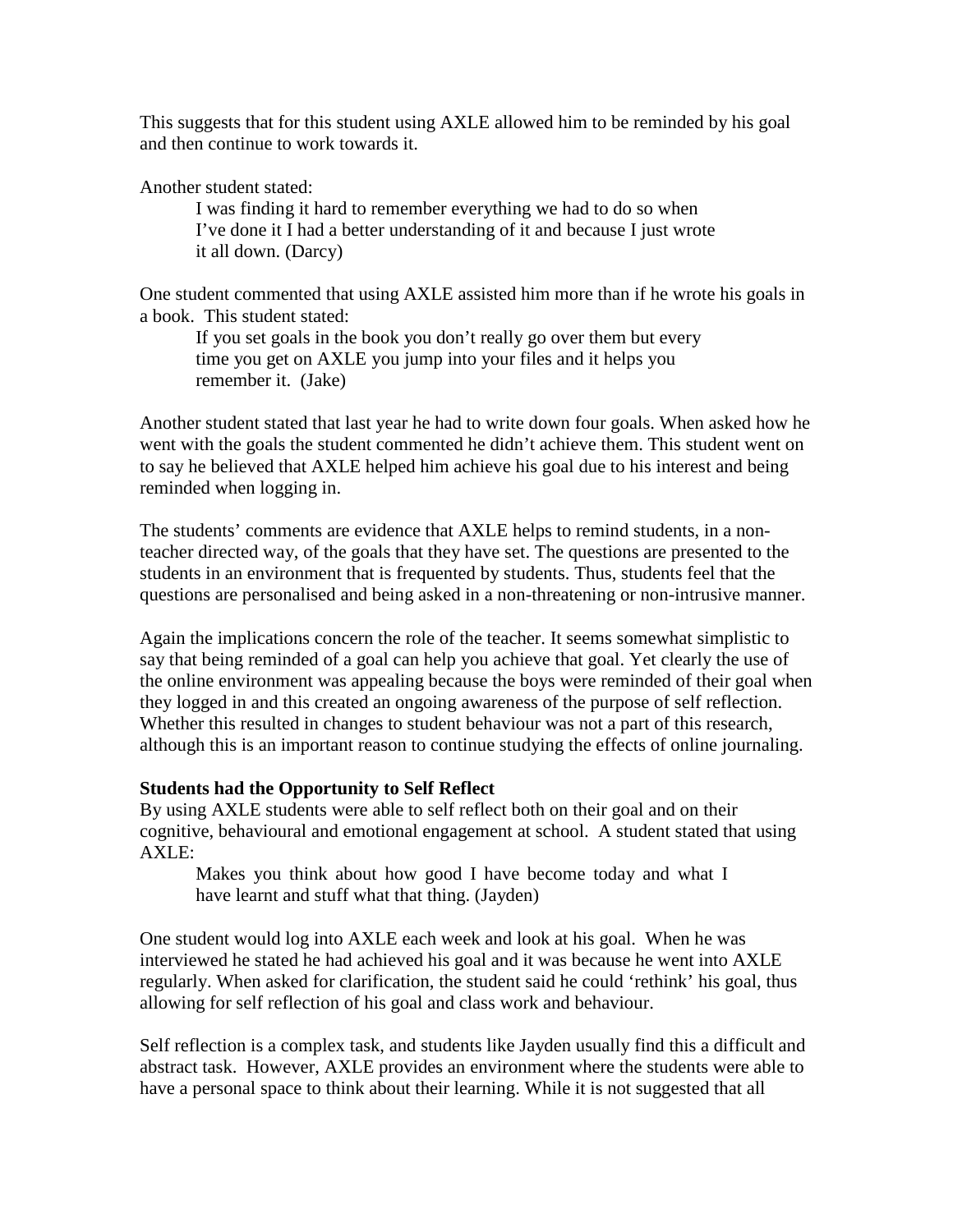students would benefit from similar interventions, this does demonstrate that when selfreflection is presented in a structured manner, within a student-friendly environment, students can respond appropriately.

### **Using AXLE as an ICT Tool**

By using AXLE the students were given the opportunity to use an ICT tool that enabled them to record electronically their class work. Interestingly, one student believes that AXLE is a tool to write stuff down, but he doesn't feel it is necessarily ICT as his interview suggests he thinks of it as a tool and not like his ICT classes when he is learning ICT.

Although ICT has been embraced by most schools as a means for learning, there are still many pedagogical implications and practices that have to be considered. AXLE is one means of using ICT to allow students to record their private ideas about learning. In doing so, they are actually starting to develop the capacity for self reflection and this is an important part of being an independent learner.

### **Problems with AXLE**

There were no access problems reported by either the students or the class teacher. The students were given time during the week to access AXLE and they all did this with no reported issues throughout the period of the study. The students were either given access by being sent over to the library or to the small bank of computers at the back of the classroom.

However, the students did report that they had not learnt how to scan their work into the computer. Although the school had scanners the students were not given the opportunity to learn how to use them. Most students reported still wanting to learn how to scan material in and then upload it into AXLE. The students were thus limited with how they used the journaling section of AXLE.

One problem the researchers would like to report on is that there were two games placed into AXLE for use by the students as a reward. The games were to be released after each of the question cycles were completed. Until that time the games were blocked. However, the school Internet access was much slower than the broadband connection used by the AXLE developers. Thus, the students were actually able to access the first game by clicking on it while it was loading, prior to the 'unavailable' message being displayed on the screen, and blocking access. The students were able to work out how to access this game the first time they used AXLE independently in the school library. It is speculated that this made the website more engaging for the boys. When we became aware that the boys were accessing the games prematurely we did not then restrict access. The boys felt excited and empowered that they were able to take control of the site and quickly shared with each other how to do this. From a classroom perspective, again this raises interesting points. The teacher had to assist students use AXLE and students had to leave the classroom and access AXLE in the library. They were unsupervised during this time in terms of how they used AXLE. Teachers have to consider whether this degree of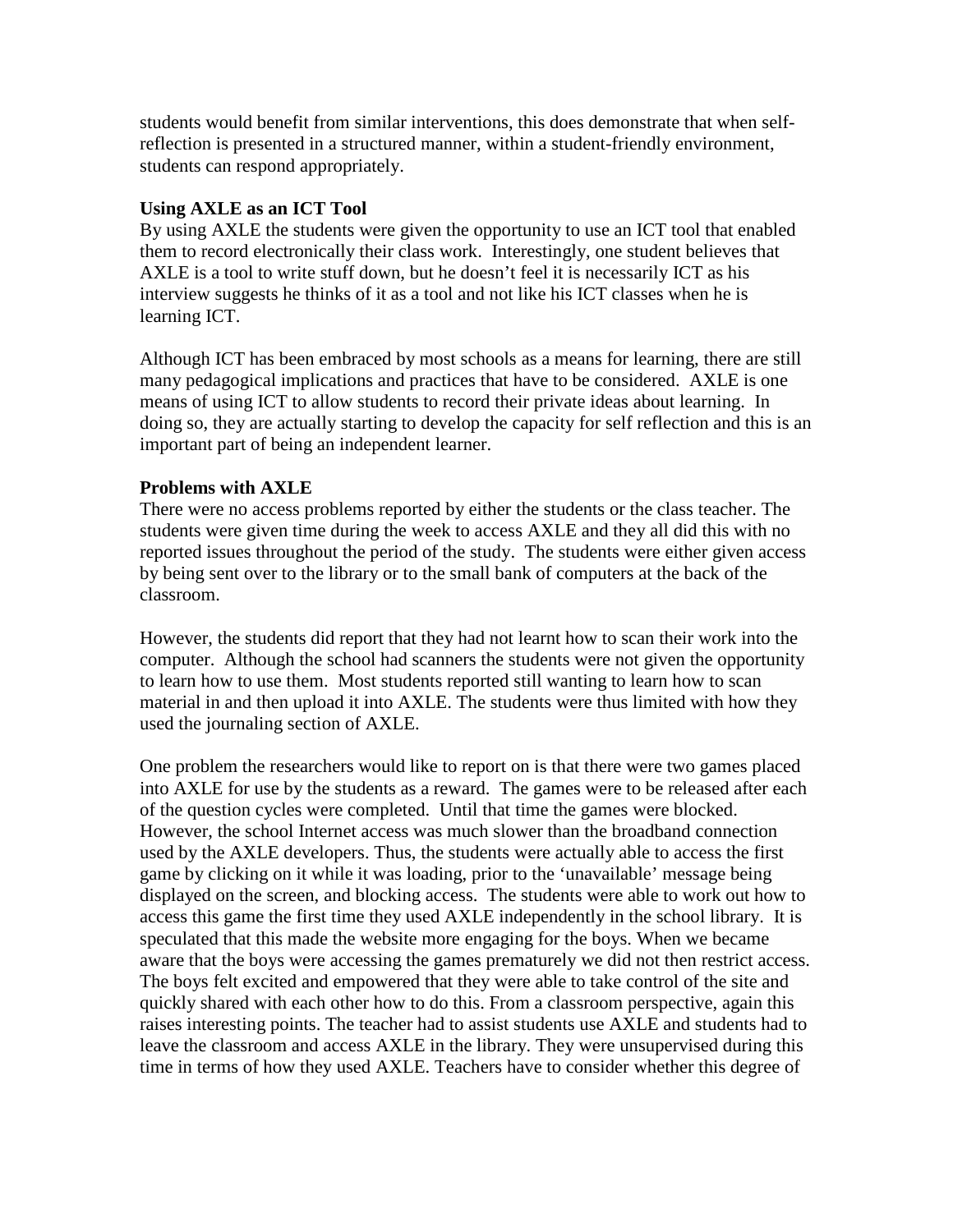freedom and responsibility is appropriate for their context. In this case it was an important component of making AXLE workable for the boys.

### **Implications for primary school classrooms**

A number of implications have emerged from this study. Giving students, particularly boys, a space where they can be creative and supported to report their version of classroom experience is a powerful process. The online journal moves the idea of learning from the classroom to a wider environment. Reflection can occur in class, elsewhere within the school or even at home. However the context of reflection is not as important as provision of an engaging scaffold. Students are able to record comments on their experiences and ideas about learning at any time and in their own 'voice'. Thus, the issue is how to capture and report this information back in the formal setting of the classroom.

An important aspect of learning is the ability to self-monitor and self-assess. This was the purpose of the goal setting cycles. This allowed the boys to experiment with goal monitoring in an informal way, and this allowed the boys to start to link writing about their experience with the concept of learning goals. This is a basis for classroom operationalising of goal setting. A key finding was that the boys were able to respond appropriately to questions and processes in relation to the complex and abstract concept of learning when using AXLE. Teachers need to use student ideas, initially expressed in online journals in this instance, as a commencing point for meaningful goal setting.

AXLE was shown to be an engaging online journaling tool that directed student's attention to a series of reflection prompts. The use of a mix of text and visual images was used to represent key aspects of reflection that may be too complex for the student to consider without prompts. The consistent logging on to AXLE helped students practice reflection and may have helped the student make links between classroom learning tasks and personal learning characteristics. Individual differences in learning and ideas about classroom behaviour were able to be recorded by the students in a non-threatening although scaffolded manner.

### **CONCLUSION**

As is shown from the above discussion, the students found they were engaged with AXLE. More importantly they felt AXLE was engaging and by logging in regularly they were reminded of the goal they set and how they were going to achieve this goal. Therefore, they were involved in a process of self reflection. Whether this involvement led to positive behaviour changes in the classroom was not an explicit component of the reported study.

AXLE has been shown to be an important learning space within the classroom, school and possibly the home environment. The participants clearly identified that AXLE allowed them to interact with their own ideas about learning. Setting goals and then answering questions helped the students consider their learning on a regular basis, and within an environment where they felt comfortable and engaged. Szente (2007, p. 453)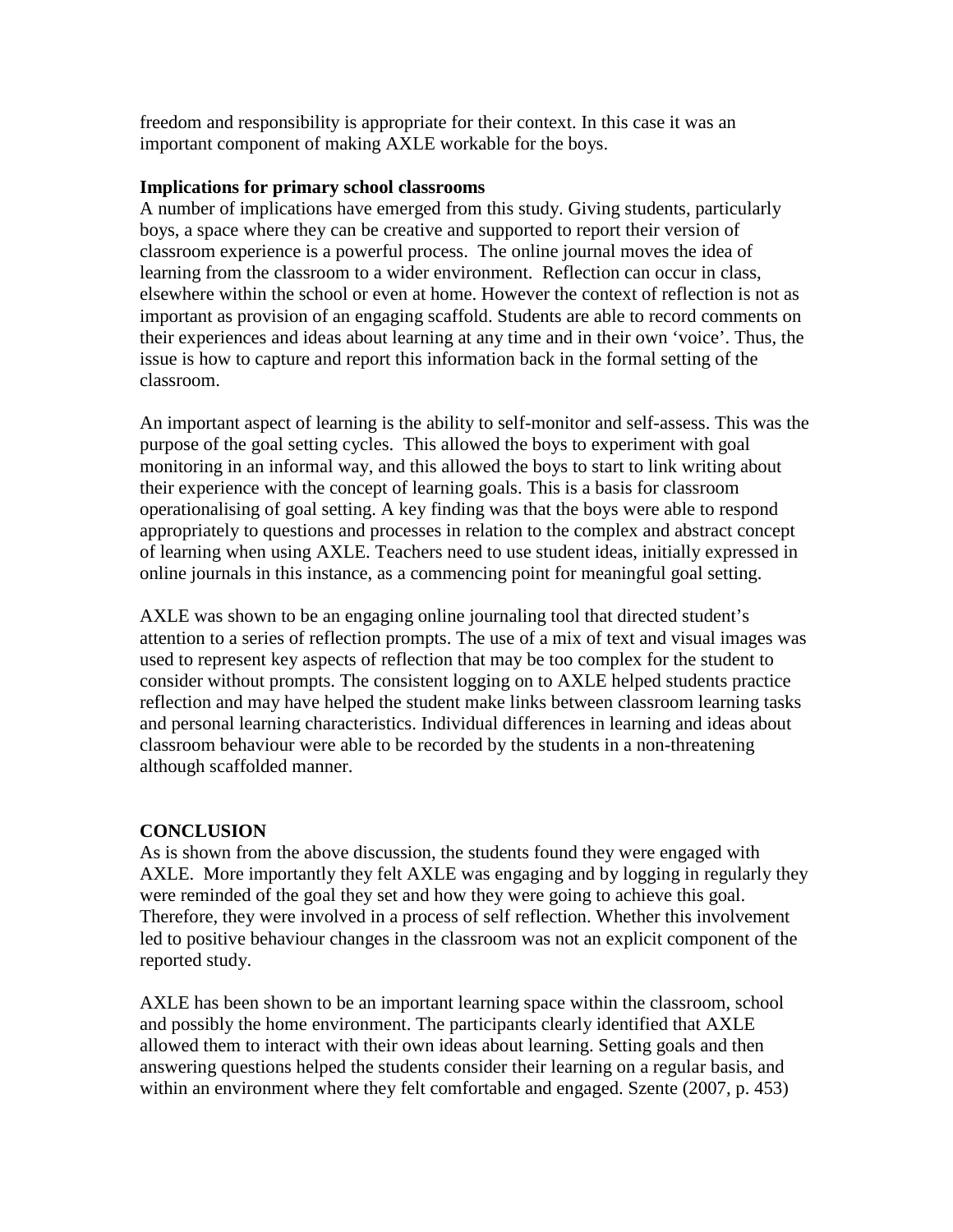suggests it is important to receive "continuous feedback and monitoring from adults". It can be argued that AXLE is an inter-mediatory in this. Although AXLE cannot provide feedback it does provide the students with the opportunity to self reflect on their goal and then go about achieving it. Szente (2007) goes on to state that once students have positive experiences they will be more likely to persevere and keep on trying to achieve their goals.

Although it is difficult to generalise from one case study, the study suggests significant student engagement with self reflection can potentially be made through the use of online journaling tools. Through further investigation it may be possible to ascertain if students are in fact self regulating in their school work through the use of AXLE.

#### **References**

- Ames, C. (1992). Classrooms: Goals, structures, and student motivation. *Journal of Educational Psychology, 84*(3), 261 - 271.
- Campbell, C., & Deed, C. (2007). *Using an online journaling tool to collect rich self reflection data with elementary school children.* Paper presented at the Society for Information Technology and Teacher Education International Conference 2007, San Antonio, Texas, USA.
- Deed, C., & Campbell, C. (2007). Boys acting differently: Choice, engagement and learning. *The International Journal of Learning, 14*(2), 150 - 157.
- Department of Education Science and Training (2003). *Meeting the challenge final report: Guiding principles for success from the boys' education lighthouse schools programme stage one*. Canberra: DEST.
- Fredricks, J., Blumenfeld, P., & Paris, A. (2004). School engagement: Potential of the concept, state of the evidence. *Review of Educational Research, 74*(1), 59-109.
- Gillespie, M. K. (2002). EFF research principle: A purposeful and transparent approach to teaching and learning. EFF research to practice note. Washington D.C.: National Institute for Literacy.
- Guzzetti, B., & Gamboa, M. (2005). Online journaling: The informal writings of two adolescent girls. [Research]. *Research in the Teaching of English, 40*(2), 168 - 206.
- Jonassen, D. H., Dyer, D., Peters, K., Robinson, T., Harvey, D., King, M., et al. (1997). Cognitive flexibility Hypertexts on the web: Engaging learners in meaning making. In B. H. Khan (Ed.), *Web-Based Instruction*. New Jersey: Educational Technology Publications.
- Jonassen, D. H., Howland, J., Marra, R. M., & Crismond, D. (2008). *Meaningful learning with technology* (3rd ed.). New Jersey: Pearson.
- Khan, B. H. (1997). Web-based instruction: What is it and why is it? In B. H. Khan (Ed.), *Web-based instruction*. New Jersey: Educational Technology Publications.
- Maeers, V., Warkentin, B., & Skillen, P. (2003). *Creating online (Mathematical) learning communities through journal zone.* Paper presented at the Society for Information Technology and Teacher Education International Conference, New Mexico, USA.
- Phipps, J. (2005). E-Journaling: Achieving interactive education online. *Educase Quarterly, 28*(1), 62 - 65.